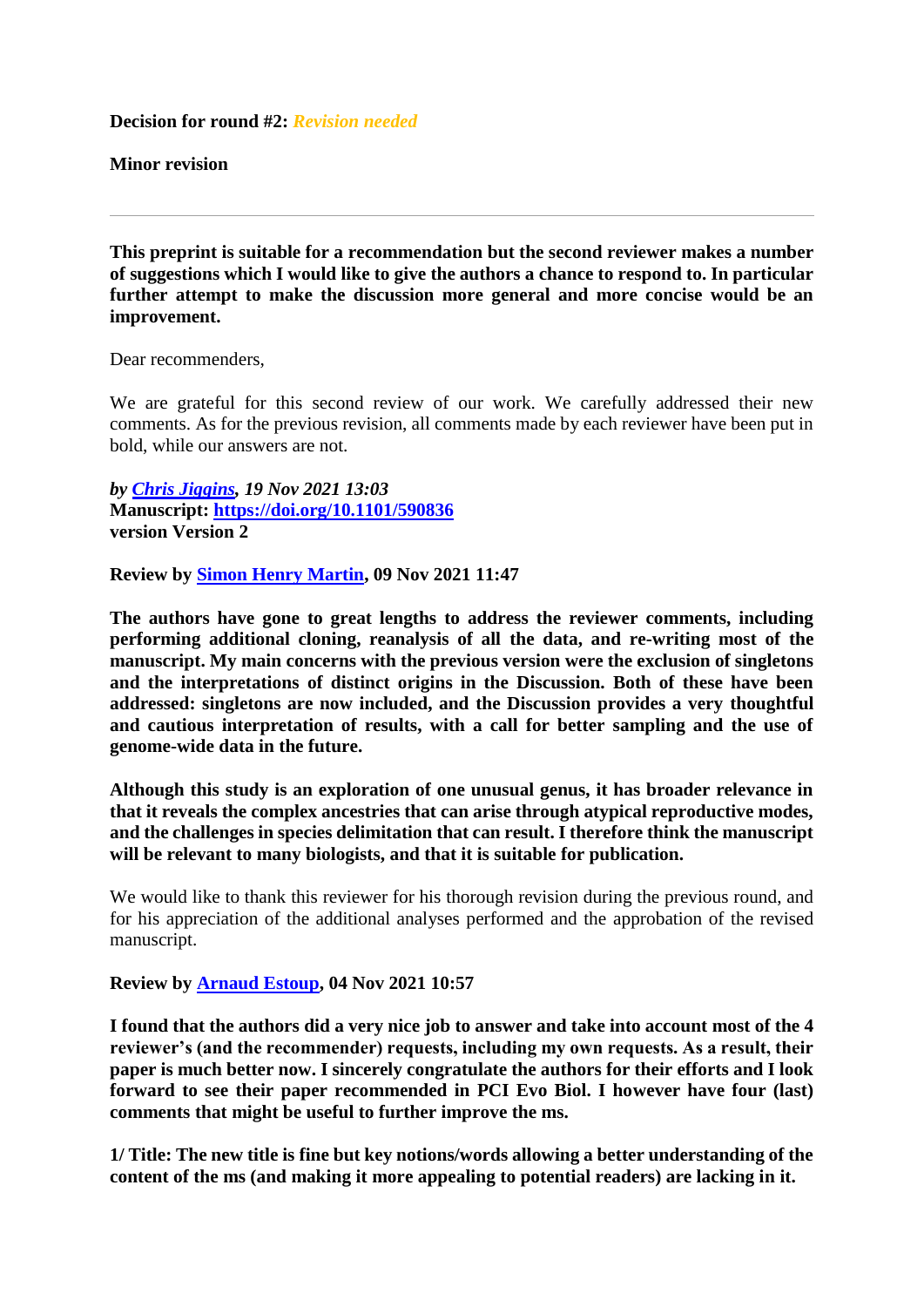**- "reproduction system" = androgenetic + sexual as the populations studied include both reproduction systems**

**- Cross-species mixing (even if the concept of species is somewhat "dubious" here.**

**- Invasive (native) species/populations**

**- "Extensive" mixing…not sure you did really measure the intensity of mixing events so that the term might be exaggerated: may be "substantial "(or frequent?) which is more vague but still indicates that it appends relatively frequently is a better term.**

**So, a possible title might be something like:**

**"Substantial cross –species mixing among androgenetic and sexual lineages in the native and invasive clams of the genus Corbiculata"**

### **Of course, this is just a suggestion that can be twisted and adapted.**

We thank this reviewer for his many constructive comments during this reviewing process which improved our manuscript tremendously, we also considered this comment on the title. We agree the term "Substantial" may be more adequate, and we indeed refer now to the two reproductive systems (sexual and androgenetic) in the new title. However, we wish to keep a rather concise title and therefore did not include the notions of "invasive and native lineages", but this is developed in the abstract. We avoid the use of species in this genus complex, therefore also in the title.

**2/ Echoing Point 2) of the recommender: I recognize that the authors made an effort to fulfill the recommender request (which is important for me too)) but I have the feeling that the authors should make an additional step in this direction = please state/formalize more thoroughly the hypotheses or predictions being tested (in the last section of the introduction). I reckon that this is not necessarily easy to do owing to the relatively descriptive nature of the ms. But I am convinced that this is possible. Start a section such as: We more specifically address the following questions" or "Owing to the reconstruction method of the relationships between the populations and species studied we predict that:" For instance: if little or no mixture occurs then we should observed …"this type of network". If mixture occurs frequently then we should observed…"this type of network". This is just an example. You also could make (similar) predictions on the other key results/focal points of the ms.**

The end of the introduction was modified (from line 189) following the recommendations of this reviewer with the hypotheses of this study being developed (lines  $205 - 216$ ).

**3/ Result sections: the sections remain too descriptive. Of course you need to describe (finely) your results and I know how laborious it can be to describe phylogeographic data/results. But I do not see any clear general "take-home message" in such sections that you could put at the beginning or at the end of the sections. Such "take-home message" would allow general readers to find their grail in the ms without having to read all very focal descriptive points. Actually the reader has to wait the discussion section to find such take home messages (which by the way necessitate a kind of redundant redaction of the results with recurrent mention to a large number of figures (and table) to reach the**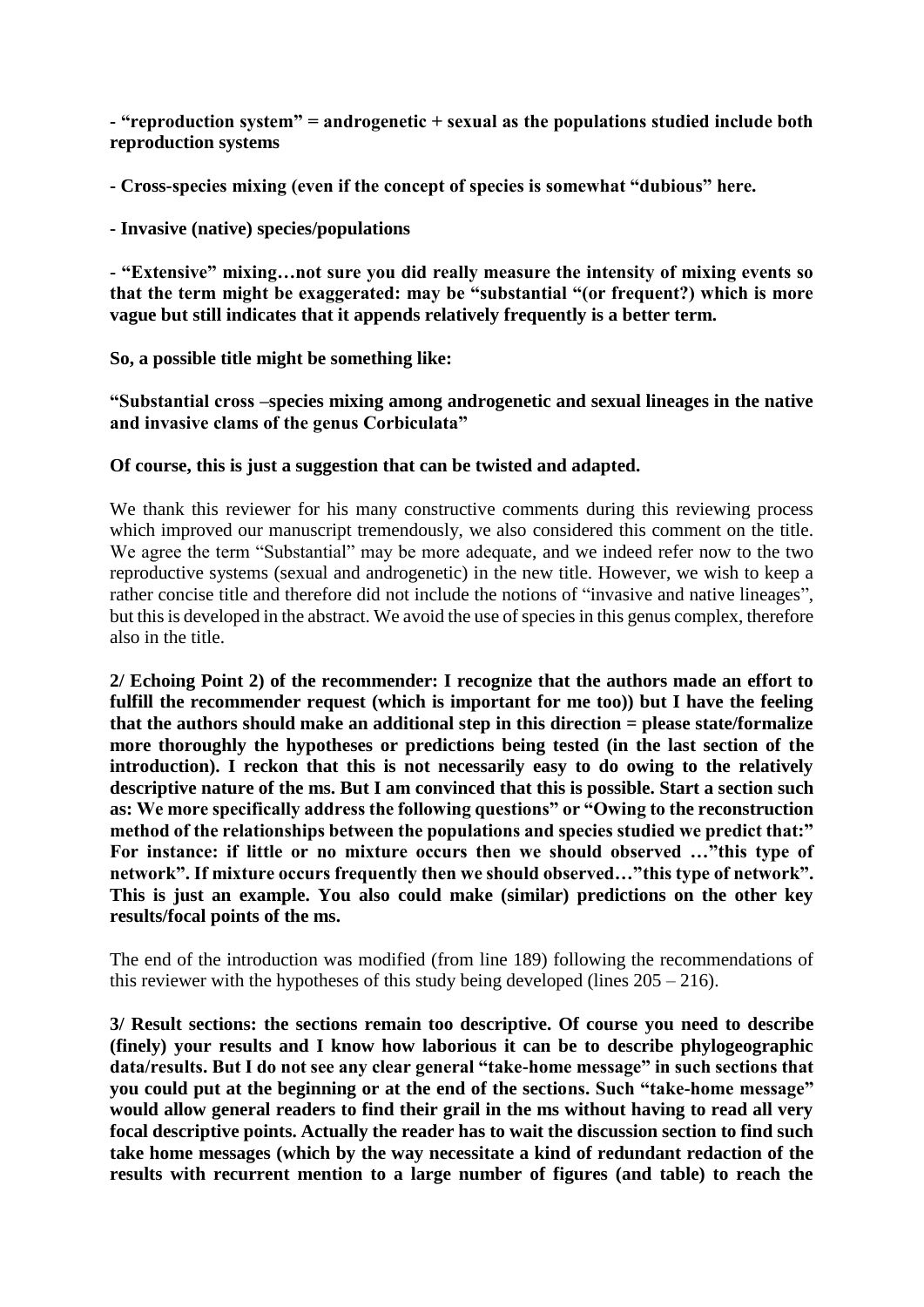**message). This is intriguing as one does not expect to see many citations of figure or table illustrations in the discussion (as the job has been done in the result sections). The problem**  might be the general structure of the ms = it might be optimal in term of redaction **(especially for the results and the discussion) to follow a plan resting on the hypothesis or predictions or questions that you addressed upstream in the ms (end of introduction) than a plan based on figure descriptions based on methods. A symptomatic fact of this is that the results include only two sections (one –very - small section and one huge section).**

We modified the subtitles of the Results and the Discussion sections to provide the take-home message in each title. Reading all the sub-titles provides the main results of this article. In addition, a take-home sentence or paragraph is given at the beginning or the end of each sub section in the results. We also re-structured the results to include more sub-sections to facilitate the understanding. We thank the reviewer for this pertinent comment.

The Discussion section follows the same plan, with the answer to the main questions addressed in the introduction being emphasized at the beginning of the Discussion (lines 546-548 and 567-568), then following subsections including more details for specialized readers.

**4/ I wonder to which extent the fact that many population/species samples are obviously missing (i.e. were not sampled or analyzed) in this fascinating complex story might change the interpretations of the deduced evolutionary relationships between populations/species. This might be particularly the case for the recent invasive population/species history for which a number of population/species locations are missing in the invaded range. According to my own experience, missing or "ghost" populations in a dataset are often a problem in deciphering safely the introduction history of an invasive species. I know that it is impossible to get and analyze all samples in such a system but I would be happy to see the authors adding a comment about this in the discussion section.**

**May be that (more generally) a section in the Discussion devoted to "Limiting factors of our study" would allow to point and discuss the main limiting factors that weakens the interpretation of the data. This section would include the point mentioned just above + various other points such as the fact that the reproduction system is unknown in several studied population/species. This might help structuring the discussion section.**

In this study, the limiting factors are all discussed within their specific context rather than within a general section where they would all be listed and explained. The consequences of ghost populations are discussed on lines 589-591, and the need to increase the sampling is discussed on lines 573-575 (South-Est Asia), on lines 591-593 (Africa) and on lines 632-634 (invasive range). The need to clarify the reproductive system of several populations is discussed on lines 591-593 (Africa), on lines 608-615 (C. *sandai*) and we also emphasize the use of genome-wide markers on lines 608-615 and 632-634.

### **5/ Very minor point: L502: "Moreover" might be better that "However"**

This was modified. Thank you.

#### **Review by anonymous reviewer, 07 Nov 2021 17:34**

**The extensive revision has successfully addressed the majority of the points raised during the previous round of reviews. Especially the introduction is now aimed at a much more**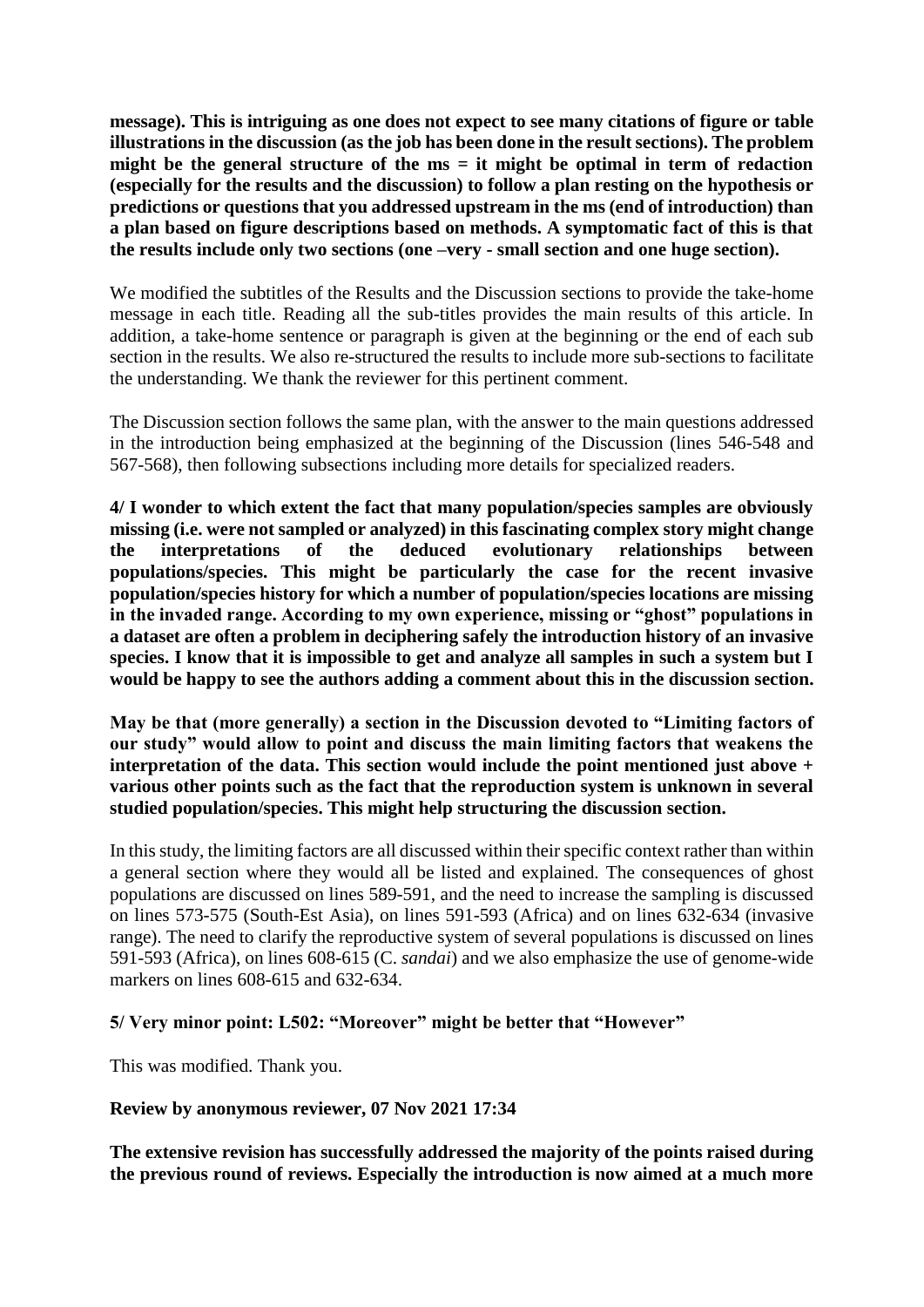**general readership, and most of the technical issues regarding data and analyses have been clarified. A few points might be need further attention in an additional minor revision.**

**First, the distinction between mitochondrial and nuclear markers could be taken even further. In particular the Circos plot (Fig. 4) apparently mixes nuclear and mitochondrial markers and therefore two very distinct genetic mechanisms: Sharing of mitochondrial alleles between lineages can be explained by androgenetic males using eggs from distinct lineages, whereas sharing of nuclear alleles is evidence for hybridization/nuclear capture. Perhaps consider presenting two circus plots, one for the mitochondrial and the other for the nuclear alleles, so that the two could directly be compared. Of course, hybridization/nuclear capture could also lead to sharing of mitochondrial alleles, so that the comparison of the figures does not directly present a comparison of the two mechanisms. This would need to be explained in more detail.**

The aim of the Circos plot is to present the introgressions that occurred between distinct lineages. These introgressions can either represent cytonuclear mismatches (the association of the nuclear genome of one lineage with the mitochondrial genome of another lineage) or hybridizations (the association of the nuclear genome of one lineage with the mitochondrial and nuclear genomes of another lineage). As these two processes have similar consequences in term of introgression, they are considered together in the Circos plot. Mitochondrial and nuclear markers are separated in the other analyses that aim to define allelic pools.

**Second, the discussion is still rather system-specific. It is easy to become lost in the many lineages and comparisons discussed in great detail (and also with some repetition). I think the attractiveness of the preprint to a general readership could be improved by placing stronger emphasis on the major points and by adding a general conclusion that circles back to the main questions raised in the introduction.**

Following a comment of Arnaud Estoup (reviewer 2), the end of the Introduction and the Results sections were modified to emphasize the take-home messages of the manuscript. Notably, the main conclusions of the study, referring to the description of the main aims (lines 203-205) are now summarized in the titles of the sub-sections of the Results (lines 363, 374- 375, 437 and 467) and Discussion (lines 532, 616 and 667). We hope that the hypotheses put forward in the Introduction (lines 205-216) and the sub-titles in the Results and Discussion will help the general reader to get the major points.

### **A few additional minor comments:**

#### **- Initially, the description of androgenesis (L. 59-60) sounds as if a reductional meiosis takes place during spermatogenesis.**

We clarified this by mentioning the "transmission of unreduced genomes" (line 63).

**- The statement that males or hermaphrodites "hijack" eggs of other individuals (L.64) is at odds with the statement that all androgens are hermaphrodites and that they can use their own eggs. Also, given the modified meiosis during oogenesis, which leads to eggs without any chromosomes, I do not completely follow the notion of "parasitism" (at least not during androgenetic "self-fertilization"): These eggs could not be used for any other form of reproduction, so the "parasite" appears to only confer benefit rather than**